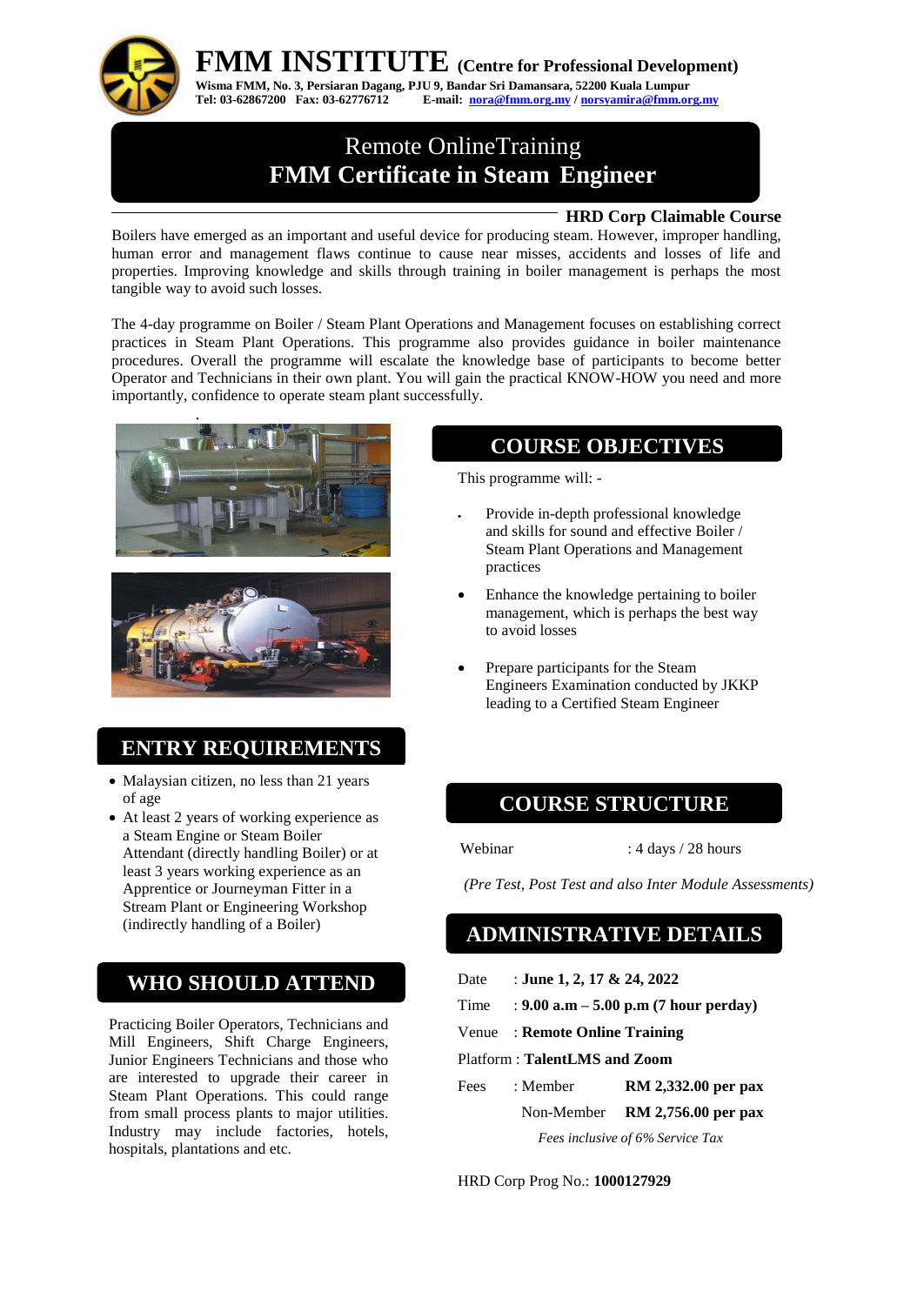

# **FMM Certificate in Steam Engineer**

# **COURSE CONTENTS**

- **Safety Steam Plant Operation**
- Factories and Machinery Act
- Boiler Construction
- Type of Steam
- **Boiler Efficiency**
- **Boiler Operations**
- **Boilers Fittings**
- **Water Treatment**
- Combustion System
- Boiler Damage and Repair
- Steam Traps Operations and Maintenance
- **Steam Turbine**
- Materials Used in Steam Plant
- Welding
- Material Treatment
- Chemical Cleaning

*Completed registration form, faxed, mailed or e-mailed to FMM Institute would be deemed as confirmed. All cancellations must be made in writing. There will be no charge for cancellation received 14 or more working days before the start of the programme. Cancellation received 7-13 working days before the start of the programme is subjected to a cancellation fee of 50% of the course fees. Cancellation received 6 working days and below before the start of the programme is subjected to cancellation fee of 100% of the course fees. If the participant fails to attend the programme, the full course fees are payable. However, replacement can be accepted at no additional cost*